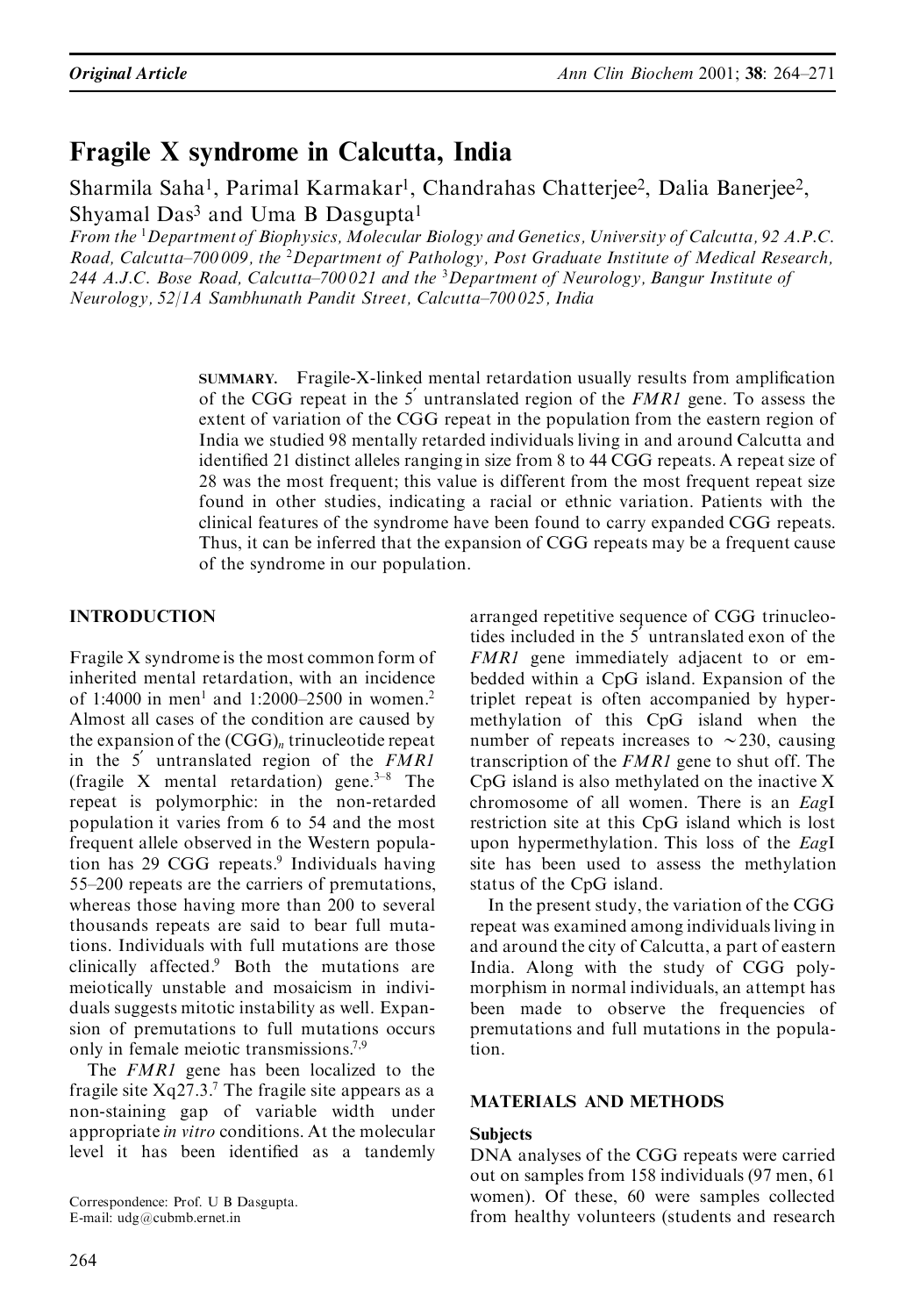scholars of the department). The exclusion criterion was the absence of CGG expansion. The distribution of CGG repeat sizes in this group closely resembled that of control samples used in previous studies.<sup>9</sup> The other 98 samples were collected from subjects who showed unclassified mental retardation and were either attending institutions for the mentally handicapped or were referred to us from various neurological clinics in Calcutta. Consent was obtained from the subjects or their guardians.

#### **Clinical assessments of the patients**

The two boys, F36 and F41, in family A (*see* Fig. 1) were aged between 16 and 18 years and had severe problems suggestive of the syndrome. They had large head circumference, lop ears and macro-orchidism. Behavioural peculiarities included inattentiveness and hyperactivity. The maternal uncle of these two boys, F37, had an elongated face with large ears and gaze aversion. His IQ was around 60. Individual F41 had an 11-year-old brother, F40, who was severely retarded and was found to carry a full mutation. F38 and F39, the mothers of probands F36 and F41, respectively, were found to be leading normal lives. Another patient, F45, was a 60 year-old man with elongated facies, large ears, macro-orchidism and an IQ of around 30. F23 was a female patient with developmental delay and psychiatric abnormalities.

#### **Polymerase chain reaction analysis**

DNA was extracted from fresh leucocytes using the standard protocol of Miller *et al.*<sup>10</sup> Poly merase chain reaction (PCR) was carried out as previously described<sup>9</sup> using  $100 \text{ ng of genomic}$ 





DNA, 3 pmoleach of primer C and  $571R$ ,  $3-5 \mu Ci$ of  $[32P]$ dCTP and 1.75 U of enzyme mix from the ExpandTM Long Template PCR system (Roche Molecular Biochemicals, Indianapolis IN, USA) in a final volume of  $15 \mu L$ . The final concentrations of the other constituents were: dATP, dCTP, dTTP,  $200 \mu \text{mol/L}$ ; dGTP,  $150 \mu \text{mol/L}$ ; 7-deaza-dGTP,  $50 \mu \text{mol/L}$ ; dimethylsulphoxide,  $100 \text{ mL/L}$ ; Tris-HCl pH 9.2, 50 mmol/L;  $(NH_4)$ <sub>2</sub>SO<sub>4</sub>, 160 mmol/L; MgCl<sub>2</sub>, 17<sup>.5</sup> mmol/L. After denaturation at  $95^{\circ}$ C for 10 min, the enzyme was added and amplification was carried out for 30 cycles (95 $\degree$ C, 1 min; 65 $\degree$ C, 1 min; 68 $\degree$ C, 2 min). Radioactive PCR products were loaded onto a denaturing 6% polyacrylamide gel with 95% formamide loading buffer and alleles were identified by sizing relative to allele specific markers of known CGG repeats. All PCRs were performed on the Biorad Gene Cycler and all the primers used were procured from Life Technologies (Grand Island NY, USA).

#### **Southern hybridization**

For each sample,  $10 \mu$ g of genomic DNA was digested with *Eco*RI (Genei, Bangalore, India) for the detection of amplification of CGG repeats. To study the methylation pattern we used double digestion of  $10 \mu$ g of DNA with *Eco*RI (Genei) and *Eag*I (Arlington Heights IL, USA) as suggested by Rousseau *et al.*<sup>11</sup> In each case the products were run on a  $0.8\%$  agarose gel. The gels were processed, set up for Southern transfer and the positively charged membranes were hybridized using the methods described by Rousseau *et al.*<sup>11</sup>

## **Cytogenetic analysis**

About 5 mL of venous blood was drawn from patients and  $0.5$  mL of leucocytes was inoculated in folate-deficient medium 199 to induce the fragile sites, following the method of Brookwell *et al.*<sup>12</sup> Metaphase chromosomes were prepared and processed for solid staining using the protocol described by Rooney and Czepulkowski.<sup>13</sup> About 100 metaphases were scored per patient and those with fragile sites were photographed. The chromosome with a fragile site was identified as the X chromosome using a G-banding technique adapted from Rooney and Czepulkowski.<sup>13</sup>

#### **RESULTS**

#### **Polymorphism of CGG repeats**

Primers C and 571R used in the PCR assay detect 265 base pairs of unique sequences in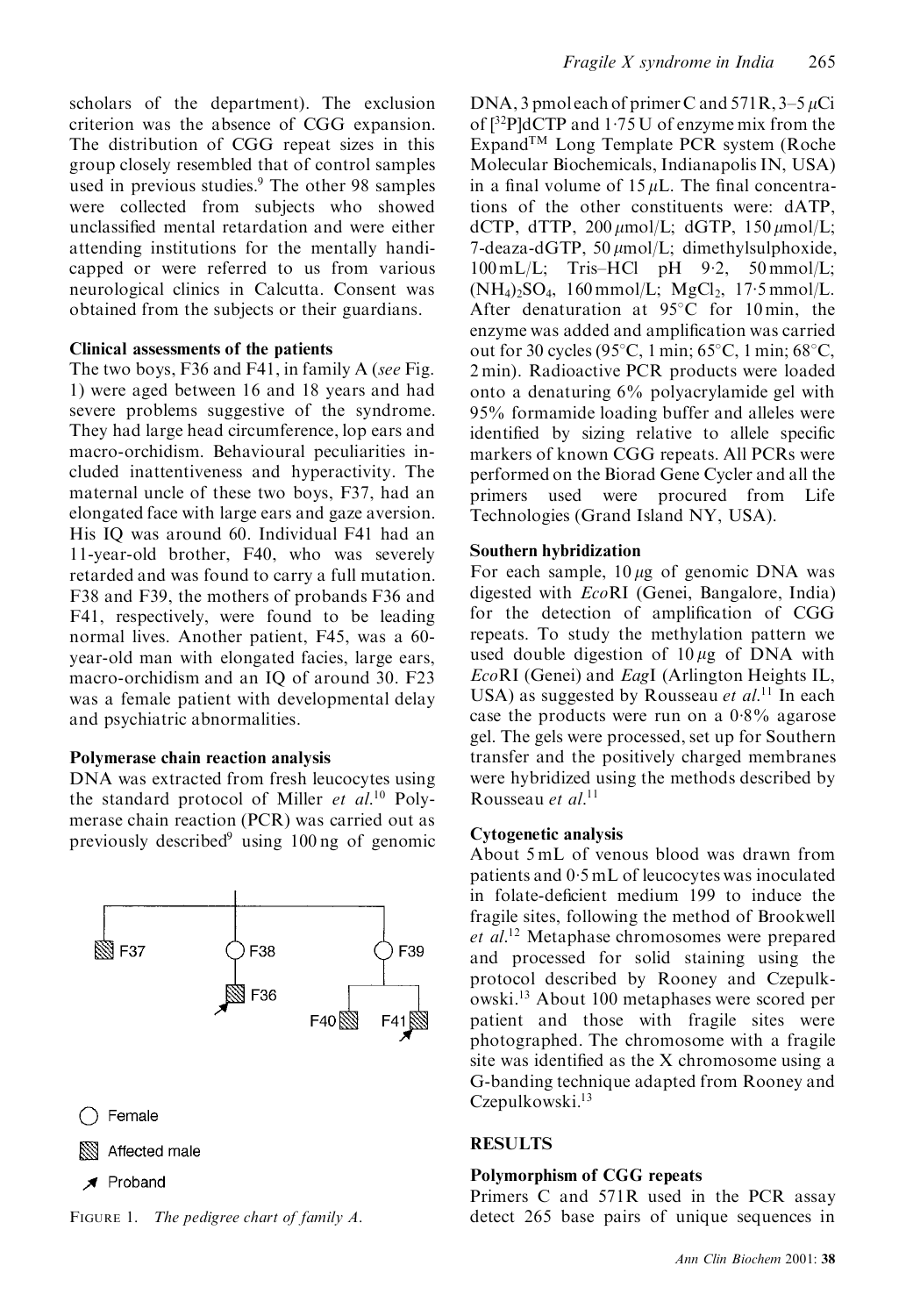addition to the CGG repeats.<sup>9</sup> Using the Expand<sup>TM</sup> Long Template enzyme mix, the repeats in the normal range could be easily detected. Premutations were detected in a few cases together with the intermediate alleles (40– 55 CGG repeats). Full mutations, however, could not be amplified properly and the products showed smears. In our study, 21 distinct alleles were identified. The modal repeat number was 28 (41.9%) followed by 29 (16.6%). Samples from men showed amplification of one allele; of the 61 women's samples analysed, 40 were found to be homozygous for the CGG 17 repeats repeats. In the remaining 21 women  $(\sim 34\%)$ , two distinct alleles were identified with different CGG repeats and thus they were heterozygous at this locus. Figure 2 shows the CGG repeats in the control DNA samples.

Apart from the detection of normal alleles, the intermediate allele  $(CGG)_{43}$  was detected in two men, F41B and N40. Since the amount of amplified DNA decreases with increase in allele size, only premutation alleles in the lower range could be detected. Premutation was seen in three women, N47 (58 and 71 CGG repeats) (*see* Fig. 3, lane 5), F23 (36 and 67 CGG repeats) (*see* Fig. 5a) and F39 (28 and 167 CGG repeats) (*see* Fig. 4a, lane 5). The premutation alleles of N47 could be detected by PCR.

## **Southern hybridization**

The probe  $StB12.3$ ,<sup>7</sup> kindly provided by Prof. J L Mandel (INSERM, France), was used to hybridize *Eco*RI-digested and *Eco*RI+*Eag*Idouble-digested genomic DNA.

Figure 4a is representative of the different hybridization patterns obtained for *Eco*RIdigested DNA of normal, carrier and affected persons. In the normal man, N34, StB12.3 detected a band of 5<sup>-2</sup> kilobase (kb) (lane 1). In the woman with premutation, F39, as well as the normal 5.2-kb band, an additional band appeared at about 5.7 kb ( $\Delta$  = 500; where  $\Delta$  denotes the increase in CGG repeats in base pairs; here it represents 167 CGGs) (lane 5). F38 was a woman with full mutation. Together with her normal allele of 28 CGG repeats ( $\sim$  5 $\cdot$ 2 kb), a smear was observed in the range of  $5.8-7$  kb  $(\Delta = 600-1800; 200-600 \text{ CGG repeats})$ , representing somatic heterogeneity of her fully expanded alleles (lane 4). Full mutations were observed in the range 6-9°4 kb ( $\Delta$ =800-4200;  $267-1400$  CGG repeats) in the men F36, F37 and F41 (lanes 2, 3 and 6, respectively). Multiple



FIGURE 2. *CGG repeat numbers in seven normal individuals. <sup>32</sup>P-labelled polymerase chain reaction products were analysed by electrophoresis on a denaturing 6% polyacrylamide gel and visualized by autoradiography. Lanes 1±5 represent samples from ®ve men. Lanes 6 and 7 are samples from women heterozygousfor the CGG repeats. The darkest band was used to calculate the size of the fragment.*

bands appeared in F36 and F37 because full mutations are unstable in somatic cells.

Figure 4b represents the hybridization pattern of F45, where a  $6·5$ -kb band has replaced the 5´2-kb band found in normal men. F45 had one full mutation allele of 433 CGG repeats and the band appeared in the form of a smear due to somatic heterogeneity (lane 2).

Figures 5a and 5b represent the methylation patterns of patients obtained by hybridizing *Eco*RI+*Eag*I-digested genomic DNA with StB12.3. We studied the methylation status in the full mutation individual F40 and the premutation woman F23. Figure 5a represents the methylation pattern of F23, where the four possible combinations of normal active  $(2.8 \text{ kb})$ , premutated active (3 kb,  $\Delta = 200$ ;  $\sim 67$  CGG repeats), normal inactive  $(5.2 \text{ kb})$  and premutated inactive (5.4 kb,  $\Delta = 200$ ;  $\sim 67$  CGG repeats) X chromosome fragments were seen. Figure 5b shows the methylation pattern of the full mutation man, F40, where a 9.4-kb band  $(\Delta = 4200; 1400 \text{ CGG repeats})$  was produced on *Eco*RI+*Eag*I digestion of his DNA sample (lane 2). Lane 1 shows the methylation pattern observed for the normal man, N34, where a 2´8-kb fragment was produced due to his unmethylated X chromosome. Lane 3 shows the normal  $5.2$ -kb band of N34 produced on digesting his DNA sample with *Eco*RI only.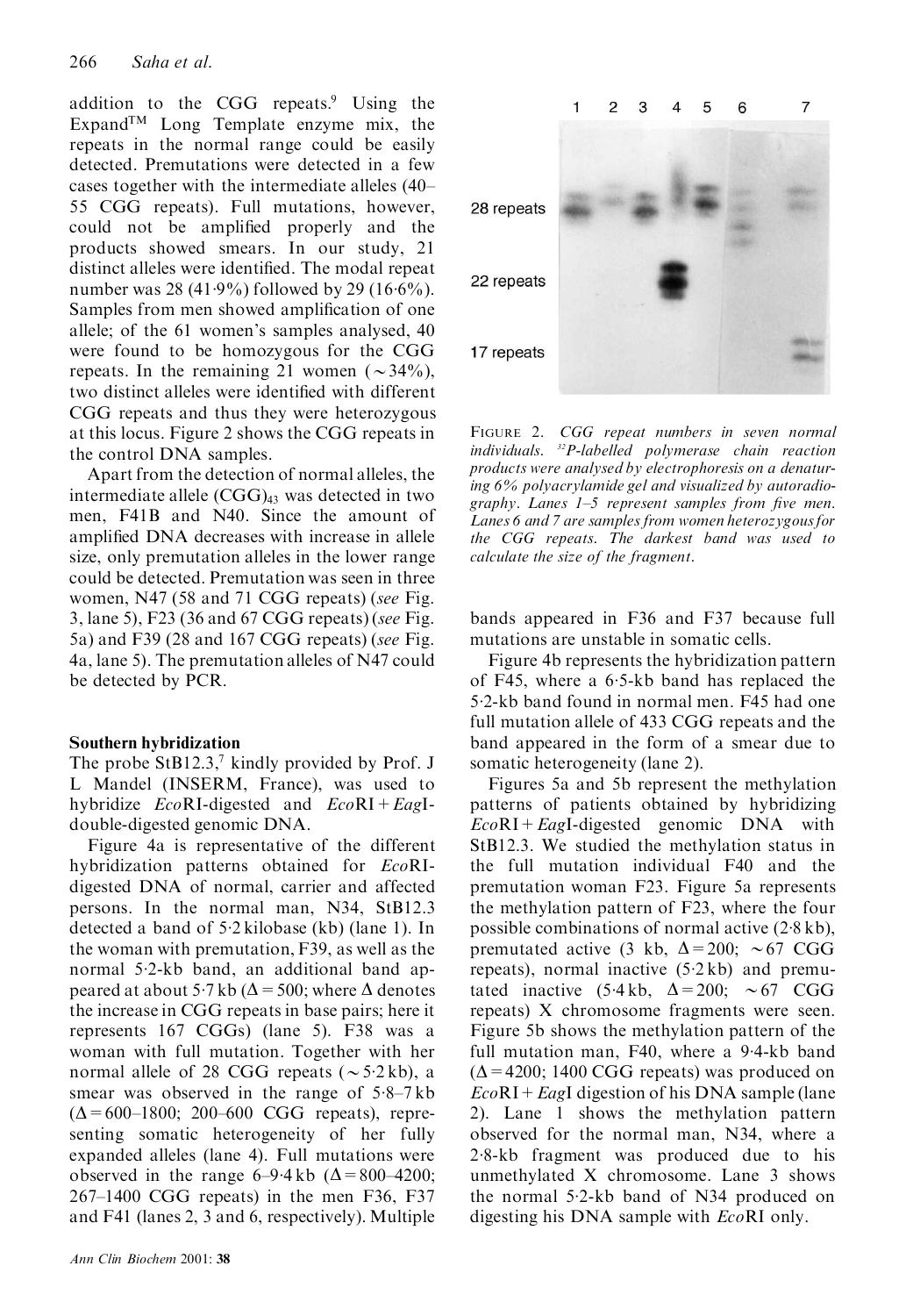

FIGURE 3. Polymerase chain reaction amplified frag*ments of CGG repeats analysed on a denaturing 6% polyacrylamide gel and visualized by autoradiography. Lanes 1±4 show normal CGG repeats in four samples from a man and three women,respectively. Lane 5 shows the premutation alleles of the woman N47.*

#### **Cytogenetic studies**

Metaphase preparations from leucocytes of patients were analysed to detect fragile sites. On scoring about 100 metaphases,  $5-6\%$  cells showed the fragile site at Xq27.3. The metaphase plate of patient F45 is shown in Fig. 6.

#### **DISCUSSION**

# **Variations of CGG repeats at the** *FMR1* **locus in normal subjects**

The CGG repeat sequence involved in the manifestation of the fragile X syndrome shows variation in normal individuals as well as in fragile X patients. The four-allele model proposed by Morton and Macpherson $14$  describes four distinct ranges of CGG repeats: normal,  $<$  40; intermediate, 40–55; premutated, 56–200; mutated,  $>$  200. Among the 21 different alleles observed in our study,  $(CGG)_{28}$  appeared to be the most frequent allele in our population,

 $(CGG)_8$  the smallest and  $(CGG)_{43}$  the largest allele observed in the normal individuals.

In a study by Fu *et al.*<sup>9</sup> involving the four races Caucasians, Hispanics, Blacks and Asians,  $(CGG)_{29}$  appeared to be the most prevalent allele. A study by Arinami  $et \ al.,<sup>15</sup>$  on nonretarded Japanese subjects, showed  $(CGG)_{28}$  to be the most frequent allele in their population, and reports $16-18$  on the Chinese population showed the most frequent allele to be  $(CGG)_{29}$ among their normal subjects. A similar distribution pattern was observed by Richards *et al.*<sup>19</sup> in a study on the different ethnic populations of the world. A report from the southern part of India by Baskaran *et al.*<sup>20</sup> identified  $(CGG)_{28}$  and  $(CGG)_{31}$  as the most frequent alleles in their population. Figure 7a shows the distribution pattern obtained for our population. Figure 7b compares the allele frequencies of our population with those of Caucasians, Chinese, Japanese and South Indians. There is apparent similarity in the modal repeat number of  $(CGG)_{28}$  between our population and those studied by Arinami *et al.*<sup>15</sup> and Baskaran *et al.*<sup>20</sup> If we compare our allelic distributions with the populations mentioned above (*see* Fig. 7b), similarities as well as differences are seen which can be presumed to be due to racial or ethnic influence.

# **Premutations, full mutations, mosaicism and methylation**

Premutations are liable to further expansions when maternally transmitted and the transition is prezygotic.<sup>21</sup> Fu *et al.*<sup>9</sup> related the size of the premutation allele to the risk of expansion to full mutation in maternal transmissions and showed that the risk varies from  $0\%$  in the 50–59 repeat range to 100% above 98 repeats. In our study, family A is a good example of the expansion of maternally transmitted alleles. The pedigree chart of the family is shown in Fig. 1. The brother F37 and his two sisters, F38 and F39, inherited expanded CGG repeats in both the premutation and the full mutation ranges. In the woman F39, in addition to her normal allele of 28 CGG repeats, a premutated allele of 167 CGG repeats was observed in the Southern blot (Fig. 4a, lane 5). The premutated allele expanded to full mutation alleles in her sons, F40 (Fig. 5b, lane 2) and F41 (Fig. 4a, lane 6), where alleles of 1400 and 600 CGG repeats were detected, respectively. The other sister, F38, was a carrier of a full mutation together with a normal allele. Because of extensive somatic heterogeneity in her full mutation allele, the band appeared as a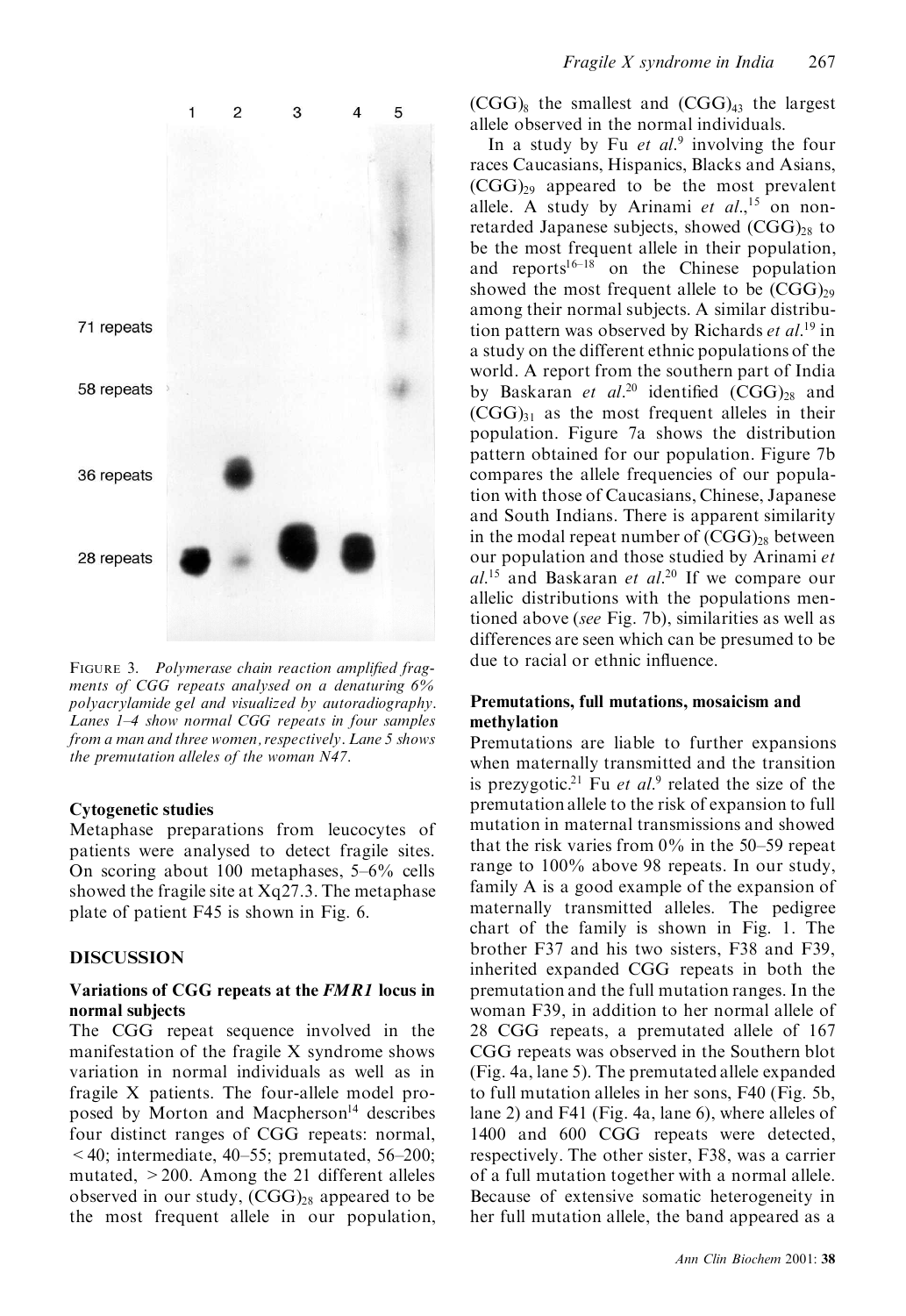

FIGURE 4. (a) *Southern blot analysis of samples from family A.* Eco*RI-digested genomic DNA was hybridized to probe StB12.3. Lane 1 shows the control band for a normal man, N34. Lanes 2±4 and 6 show bands for the full mutation alleles in F36 (male), F37 (male), F38 (female) and F41 (male), respectively. Lane 5 shows the 5´7-kb band for the premutation allele in woman F39. Locations of DNA size markers from Lambda* Hind*III standard are shown on the left.* (b) *Southern hybridization pattern of the male patient F45. Lane 1 shows the control band in a normal man, N24, and lane 2 shows the band for the expanded allele of patient F45.*



FIGURE 5. (a) *Southern hybridization blot showing the methylation pattern of the premutation woman F23. Shown are the bands for the four possible combinations of normal active (2´8 kb), premutated active (3kb), normal inactive (5´2 kb) and premutated inactive (5´4 kb) X chromosomes. The size locations are indicated on the left.* (b) *Southern hybridization patterns of* Eco*RI+*Eag*I- and* Eco*RI-digested genomic DNA. Lane 1 shows the band for the unmethylated normal allele in the control man, N34, and lane 2 shows the band for the methylated full mutation allele in subject F40, produced by* Eco*RI+*Eag*I digestion of their DNA samples. Lane 3 shows the control band in the normal man, N34, produced on* Eco*RI digestion of his genomic DNA sample.*

smear in the range  $5.8-7$  kb, representing CGG repeats in the range of  $200-600$  repeats (Fig. 4a, lane 4). Her severely retarded son, F36, showed discrete bands of expanded alleles of 600, 933 and 1400 CGG repeats (Fig. 4a, lane 2).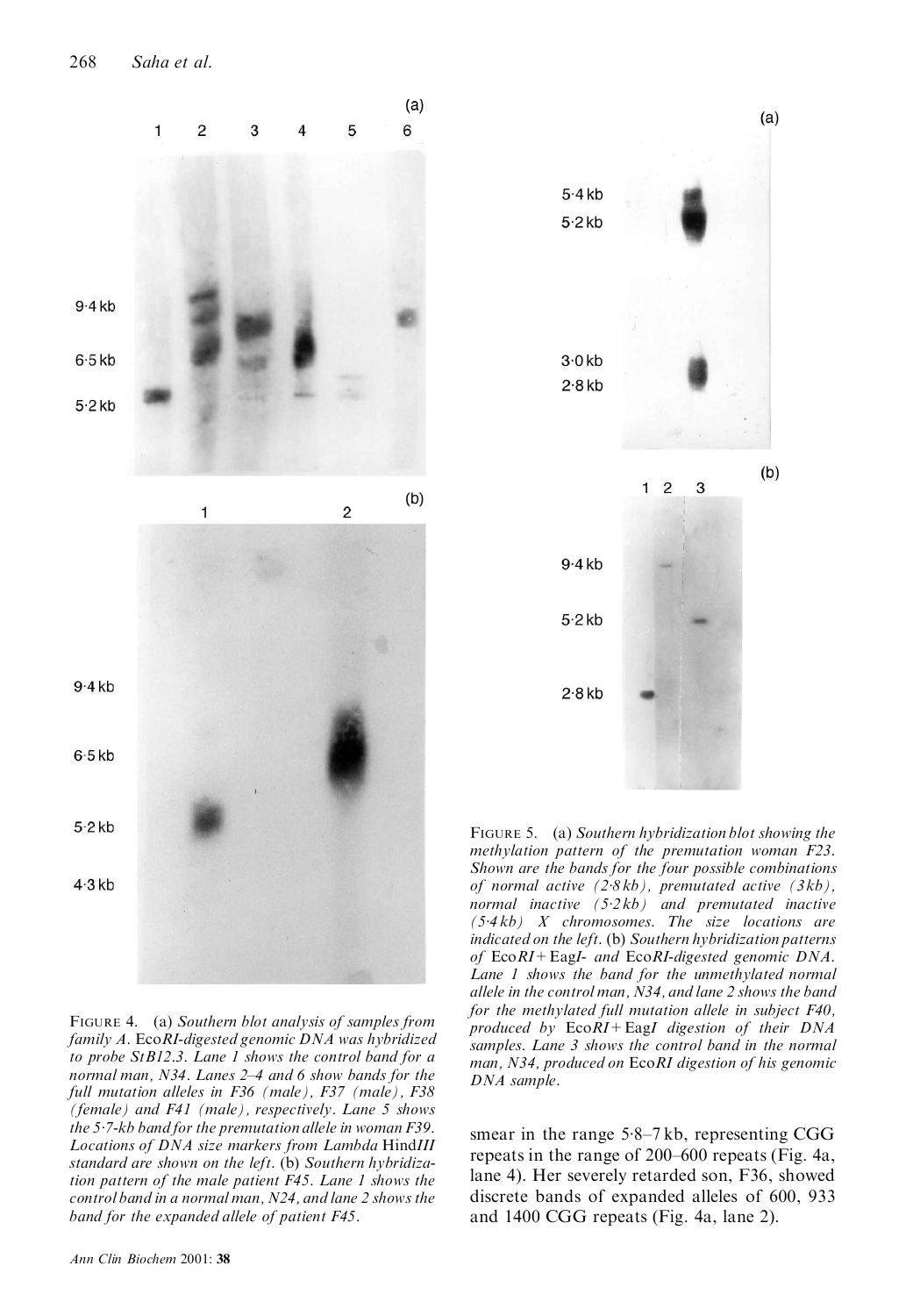

FIGURE 6. *The metaphase plate of sample from subject F45, showing solid stained chromosomes. The arrow indicates the fragile site on the X chromosome.*

Mosaicism has been described as the co existence of `full mutation' and `premutation' alleles, $9$  and an estimated 12-41% of affected men are mosaics.<sup>22</sup> The presence of a normalsized allele together with a full mutation was described in a mosaic patient by Orrico *et al.*<sup>23</sup> and recently by Schmucker *et al.*<sup>24</sup> We have made similar observations in the male subject F37, where mosaicism appeared not only with respect to full mutation  $(6.9-7.4 \text{ kb}; 600-933 \text{ CGG})$ repeats) and premutation (5°8-kb band; 200 CGG repeats) but also with the presence of a faint band of 5´2 kb (*see* Fig. 4a, lane 3). A significant level of mosaicism was also seen in the case of F38 and her son F36 as described earlier.

As described above, $2,11$  methylation yields very distinctive patterns in men and women



FIGURE 7. (a) *Distribution of the allele frequenciesfor the polymorphicCGG repeat in the* FMR1 *gene in our studied* population. (b) Histogram showing the distribution and comparison of a selected range of CGG repeats in Caucasians, *non-retarded Japanese, Chinese from South China, South Indians and our studied population.*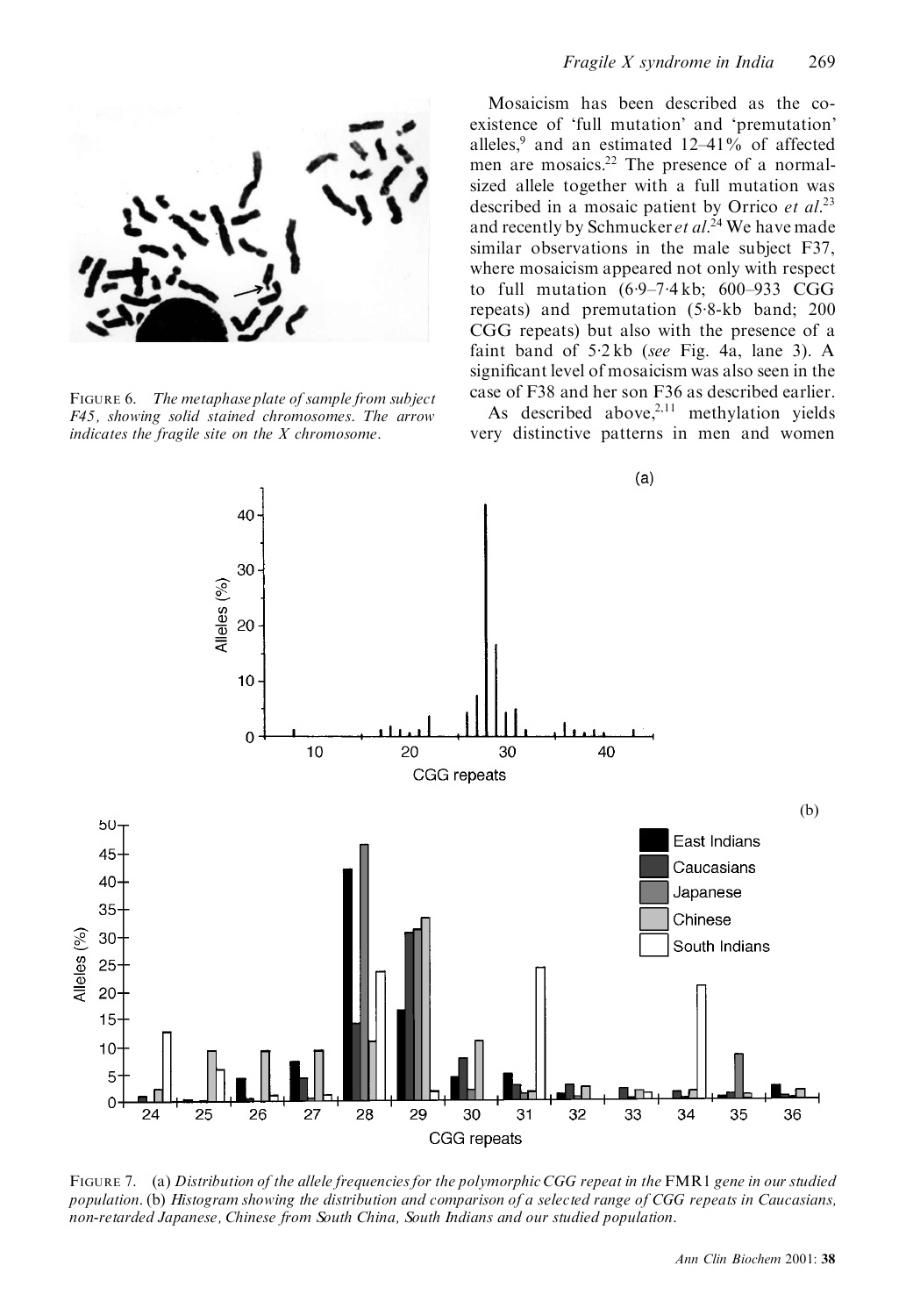when they are carriers of premutation and full mutation. By digesting DNA samples simultaneously with *Eco*RI and *EagI*, amplification as well as methylation can be studied. We studied a woman, F23 (*see* Fig. 5a), who had developmental delay and severe psychiatric abnormalities. Analysis of her DNA sample by PCR revealed a normal allele of 36 CGG repeats and a premutation allele of 67 CGG repeats. This was confirmed by hybridizing her DNA sample with StB12.3 after digestion with *Eco*RI+*Eag*I. Premutation was observed on her X chromosomes, represented by the typical four-band pattern due to random X inactivation in her cells as described by Rousseau *et al.*<sup>11</sup> The findings in individuals with developmental delay who are found to carry only a premutation are difficult to interpret. The presence of a premutation may be an indicator of full mutations in other tissues.22,25 We also observed the methylation pattern of a normal man, N34 (*see* Fig. 5b, lane 1), where the unmethylated normal X chromosome produced a 2´8-kb band as ex pected. The methylation pattern of a man with full mutation, F40 (*see* Fig. 5b, lane 2), showed the presence of a 9<sup>-4</sup>-kb band, suggesting an expansion of 1400 CGG repeats and subsequent inactivation of the X chromosome.

In the present study, among 98 cases of unrelated mental retardation patients, six men and one woman were found to be affected with full mutations, representing a frequency of 7%. This frequency is consistent with the frequencies observed by Maino *et al.*<sup>26</sup> and Brown,<sup>27</sup> which ranged from 2% to 7%. Among the 61 women studied, four premutation alleles were detected. Of these, two were mothers of suspected fragile X patients, one had psychiatric abnormalities and one was an apparently normal woman. Rousseau *et al.*<sup>28</sup> reported the frequency of premutation to be 1:500 X chromosomes in a large group of samples from women. However, our sample size is too small to draw any such conclusion about the frequency of occurrence of premutation in our population. In all the fragile X patients we have observed, the expansion of CGG repeat and the hybridization patterns do not suggest the presence of any deletion in the *FMR1* gene.<sup>29-31</sup> As the clinical status of the patients could be correlated with the classical expansion of the CGG repeat these samples were not tested for the presence of point or frameshift mutations that disrupt the *FMR1* gene structure and render it non-functional. $32$  This suggests that the hyperexpansion of the CGG repeat is

the overwhelmingly frequent cause of the syndrome in our population, although the possibility of other types of mutations in the *FMR1* gene cannot be ruled out.

The methylation status of the CpG island near the CGG repeat sequence influences the expression of the *FMR1* gene and can be studied using the methylation-sensitive restriction enzyme *Eag*I.7,11 We have observed the methylation pattern on a normal man, a man with full mutation and a woman with premutation. However, we could not study the methylation status of the mosaic individuals due to paucity of the DNA samples; this study should be carried out, to ascertain the situation in these individuals. Also, we restricted our study to blood leucocytes. Since the syndrome has tissuespecific variations, DNA samples from other tissues such as fibroblasts should also be studied in order to obtain a clearer picture of the molecular nature of the syndrome.

# **Acknowledgements**

We thank Dr Aditi Ghosh (Department of Psychology, University of Calcutta) for her help and advice. We acknowledge financial support from the Department of Biotechnology (BT/ MB/05/010/94). SS is a CSIR junior research fellow (9/28 (472)/97-EMR-I).

## **REFERENCES**

- 1 Turner G, Webb T, Wake S, Robinson H. Prevalence of fragile X syndrome. Am *J Med Genet* 1996; 64: 196-7
- 2 Rousseau F, Heitz D, Biancalana V, Blumenfeld S, Kretz C, Boué J, et al. Direct diagnosis by DNA analysis of the fragile X syndrome of mental retardation. *N Engl J Med* 1991; 325: 1673-81
- 3 Heitz D, Rousseau F, Devys D, Saccone S, Abderrahim H, Le Paslier D, *et al.* Isolation of sequences that span the fragile  $X$  and identification of a fragile X-related CpG island. *Science* 1991; **251**:  $1236 - 9$
- 4 Verkerk AJMH, Pieretti M, Sutcliffe JS, Fu Y-H, Kuhl DPA, Pizzuti A, *et al.* Identification of a gene (*FMR-1*) containing a CGG repeat coincident with a breakpoint cluster region exhibiting length variation in fragile X syndrome. *Cell* 1991; **65**: 905–14
- 5 Yu S, Pritchard M, Kremer E, Lynch M, Nancar row J, Baker E, *et al.* Fragile X genotype characterized by an unstable region of DNA. *Science* 1991; **252**: 1179±81
- 6 Kremer EJ, Pritchard M, Lynch M, Yu S, Holman K, Baker E, *et al.* Mapping of DNA instability at the fragile X to a trinucleotide repeat sequence p(CGG)*<sup>n</sup>* . *Science* 1991; **252**: 1711±4
- 7 Oberlé I, Rousseau F, Heitz D, Kretz C, Devys D, Hanauer A, *et al.* Instability of a 550-base pair DNA